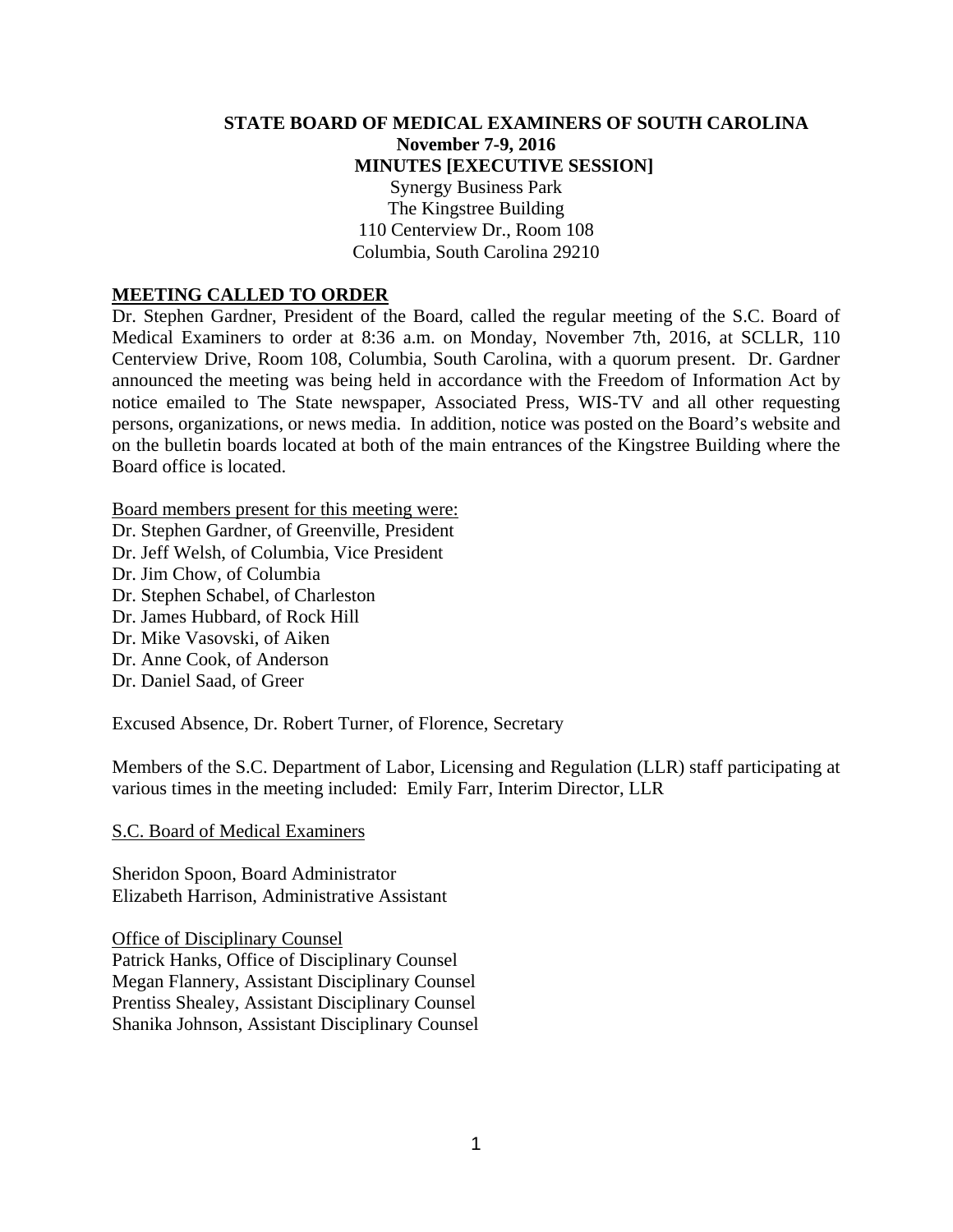Office of Advice Counsel Darra Coleman, Chief Advice Counsel Adam Russell, Advice Counsel

Board convened at 8:36 am

# **REVIEW/APPROVAL OF AGENDA**

Dr. Schabel made a motion to approve the agenda. Dr. Cook seconded the motion. All in favor. Motion carries.

# **REVIEW/APPROVAL OF MINUTES FROM FEBRUARY 1-2, 2016 BOARD MEETING**

After considering recommendations, additions, deletions and corrections, a motion was made to approve the August 1-3 2016 minutes by Dr. Welsh and seconded by Dr. Schabel. The motion was unanimously passed.

## **PRESIDENT'S REPORT**

Dr. Gardner and various board members and staff updated the board as to the following:

**Presentation from Arnold Alier, DHEC EMS Director re: Overview of Overdose in South Carolina, update of LEON project, and presentation of Joint Naloxone Protocol Advisory Committee's Recommended Joint Protocol and Attachments.** After consideration and discussion, the board voted to accept the protocol. Motion-Dr. Cook. Second-Dr. Hubbard. Motion carries.

# **Report from the Telemedicine Committee's October 21, 2016 Meeting**

**Review and consideration of MUSC's revised proposed guidelines for prescribing controlled substances via telemedicine for purposes of treating mental health conditions in the public school setting. Appearance by Dr. James McElligott, MUSC and Dr. Kathryn Cristaldi.** After consideration and discussion, the board voted to accept the protocol outlined in the November 2, 2016 letter. Motion-Dr. Cook. Second-Dr. Schabel. Motion carries.

**Review and consideration of updated telehealth request from Carolinas Healthcare System. Appearance by Natasha T. McKenzie, Esquire, Senior Associate General Counsel, Steve Jones, Dr. Charles Rich and Margaret Forsyth.** After consideration and discussion, the board considered the information presented and did not approve the proposal and referred the parties to the specific procedures for approval regarding specific applicants through the PA and APRN committee.

**Review and consideration of request for a physician located in South Carolina to prescribe Latisse via telemedicine to South Carolina residents. Email request from Allyson Avila, Esquire** After consideration and discussion, the board denied the request based on inconsistency with current law. Motion-Dr. Schabel. Second-Dr. Hubbard. Motion carries.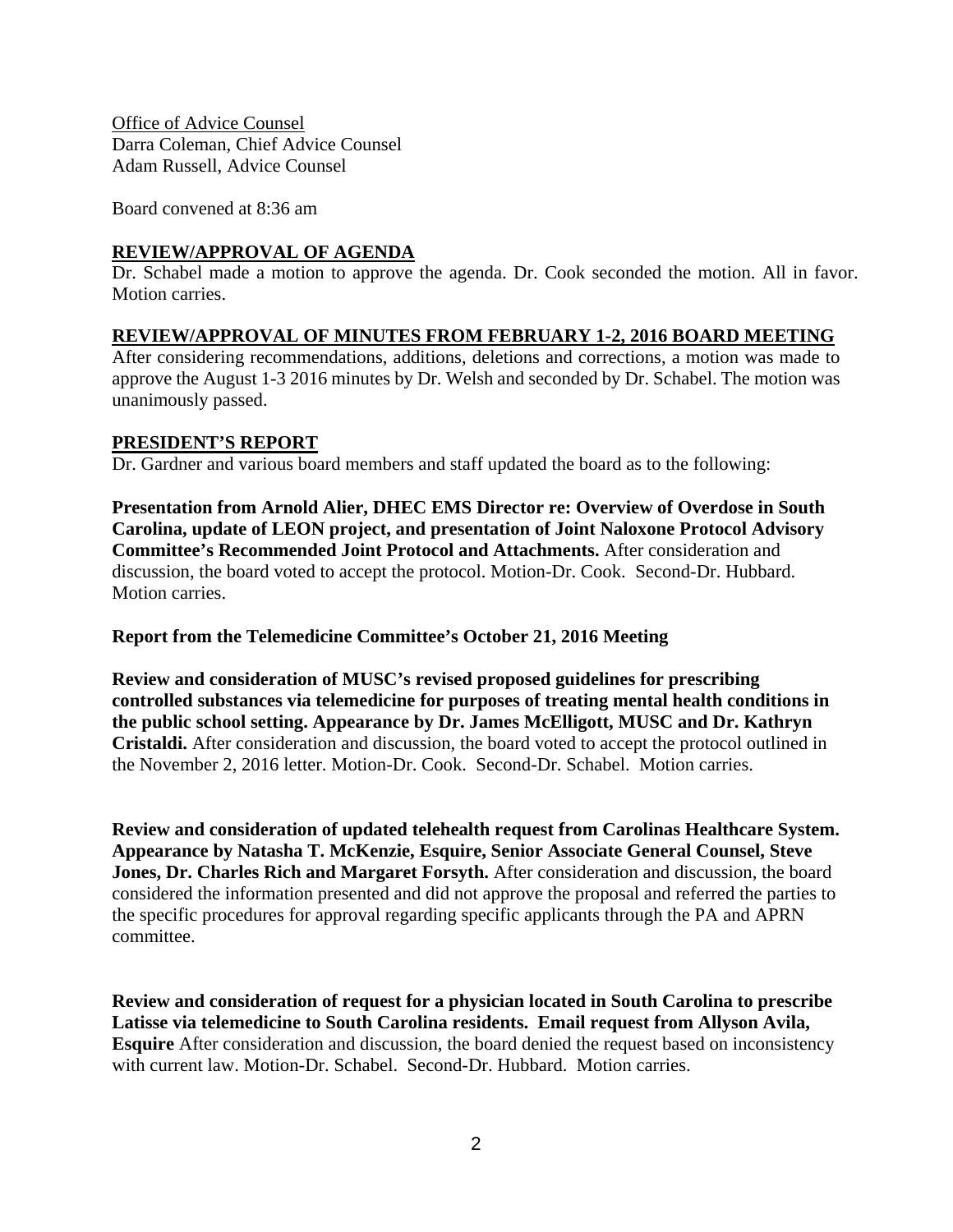**Review and consideration of whether certain controlled substances utilized for the treatment of addiction and other mental health issues, such as Subutex (Buprenorphine) and Suboxone (Buprenorphine and Naloxone), may be prescribed by a psychiatrist practicing in a remote location** After consideration and discussion, the board voted to accept the recommendation of the Telemedicine Committee deferral of action because there was a lack of specific information regarding the providers and other relevant information. Motion-Dr.Schabel. Second-Dr. Saad. Motion carries.

#### **Review of Joint Revised Pain Management Guidelines/CDC**

**recommendations/Telemedicine Advisory Opinion** After consideration and discussion, the board voted to form a committee to address this issue further and make revisions to the existing advisory opinion. Committee members are Drs. Gardner and Welsh and Motion-Dr. Cook. Second-Dr. Hubbard. Motion carries.

#### **Discussion regarding the regulation of Botox administration in South Carolina**

After consideration and discussion, the board voted to form a committee with representatives from the Board of Medical, Nursing and Pharmacy. Motion-Dr. Schabel. Second-Dr. Welsh. Motion carries.

#### **Report from the Citizen Advocacy Center's "Modernizing the Regulatory Framework for Telehealth" September 17-18, 2016**

Chief Advice Counsel Darra Coleman reported from this conference in written form emphasizing the presentation from Mario Gutierrez, Executive Director of the Center for Connected Health Policy on consumer engagement and also the implication of telemedicine on Medicare and Medicaid reimbursement policies.

## **Election of Officers. The board passed a motion to retain the current slate of officers for the coming year.**

 *Dr. Gardner-President Dr. Welsh-Vice-President Dr. Cook-Secretary.*  Motion made by Dr. Chow. Second by Dr. Vasovski. Motion carried.

#### **LEGISLATIVE UPDATE**

Holly Beeson and Rebecca Leach, LLR Office of Communications and Governmental Affairs, updated the Board on bills that impact the board and the medical community including medical marijuana, Margie's Law and Telemedicine.

Rick Wilson and Frank Sheheen addressed the board concerning Modification or Termination of RPP Program Requirements after Evaluation of Voluntary Participants with Mild Substance Use Disorder. After discussion, the board approved the proposal from RPP with amended paragraph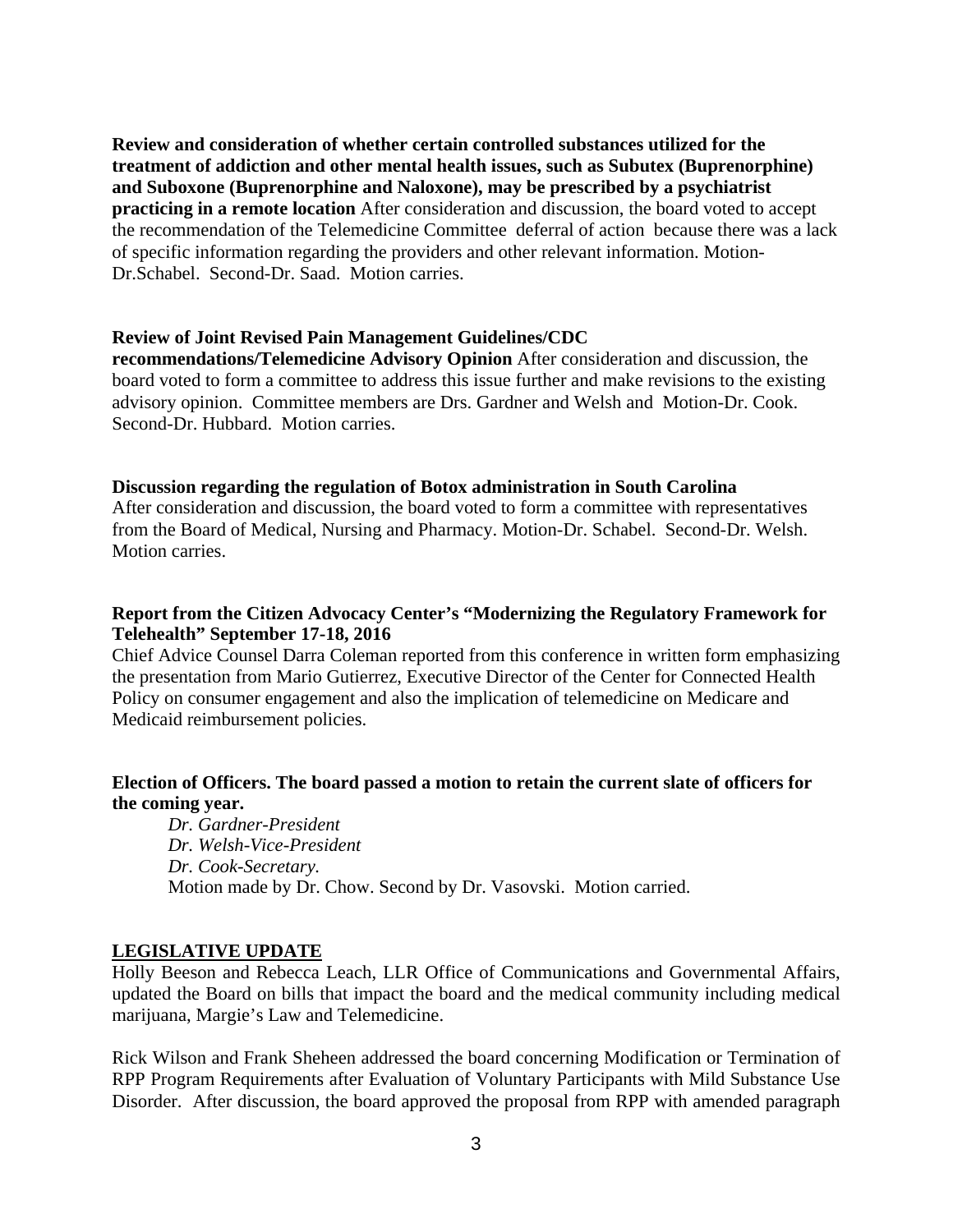2 to end the last sentence 'may modify or terminate such requirements for the voluntary participant to include as a minimum one year of senior program monitoring. Motion made by Dr. Welsh and seconded by Dr. Cook.

# **Administrator's Report**

Mr. Spoon reported the following:

# **COMMITTEE REPORTS AND RECOMMENDATIONS**

# **PHYSICIAN ASSISTANTS ADVISORY COMMITTEE**

Sheridon Spoon, Administrator of the Medical Board presented recommendations from the October 28th 2016 Physician Assistant Committee meeting. This included the modification of the appearance requirement. After considering the recommendations, additions, deletions and corrections, Dr. Cook made a motion to approve the recommendations. Motion was seconded by Dr. Saad. All in favor. Motion carries.

# **RESPIRATORY CARE PRACTITIONERS COMMITTEE**

Mr. Soon presented recommendations from the October 14, 2016 Respiratory Care Practitioner Committee meeting with the exception of Case # 2015-90 which will be a Final Order Hearing at the February 2017 board meeting.

Dr. Schabel made a motion to approve the recommendations. Motion was seconded by Dr. Hubbard. All in favor. Motion carries.

# **ACUPUNCTURE ADVISORY COMMITTEE**

The Acupuncture Advisory Committee did not meet. The Board has posted a vacancy for an acupuncturist seat on the committee due to the resignation of Ms. Temellini.

## **Federation of State Medical Boards—[FSMB] State Medical Board Liaison Program presentation**

Stephen Heretick, J.D., FSMB Liaison Director and Jonathan Jagoda, MPP, Director of Federal Government Relations

The FSMB presented information to the board concerning issues of interest. This presentation occurs every three years. Issues included the interstate licensing compact, CDC guidelines for pain prescribing, marijuana legislation and telemedicine.

#### **FINAL ORDER HEARINGS**

A motion was made and passed for the Board to go into Executive Session to conduct Final Order Hearings. Each hearing was held in Executive Session and the Board's Final Order is on file at the Board Office. After testimony for each case, the Board entered a private deliberative session. No votes were made or actions taken while the Board was in Executive Session. A motion was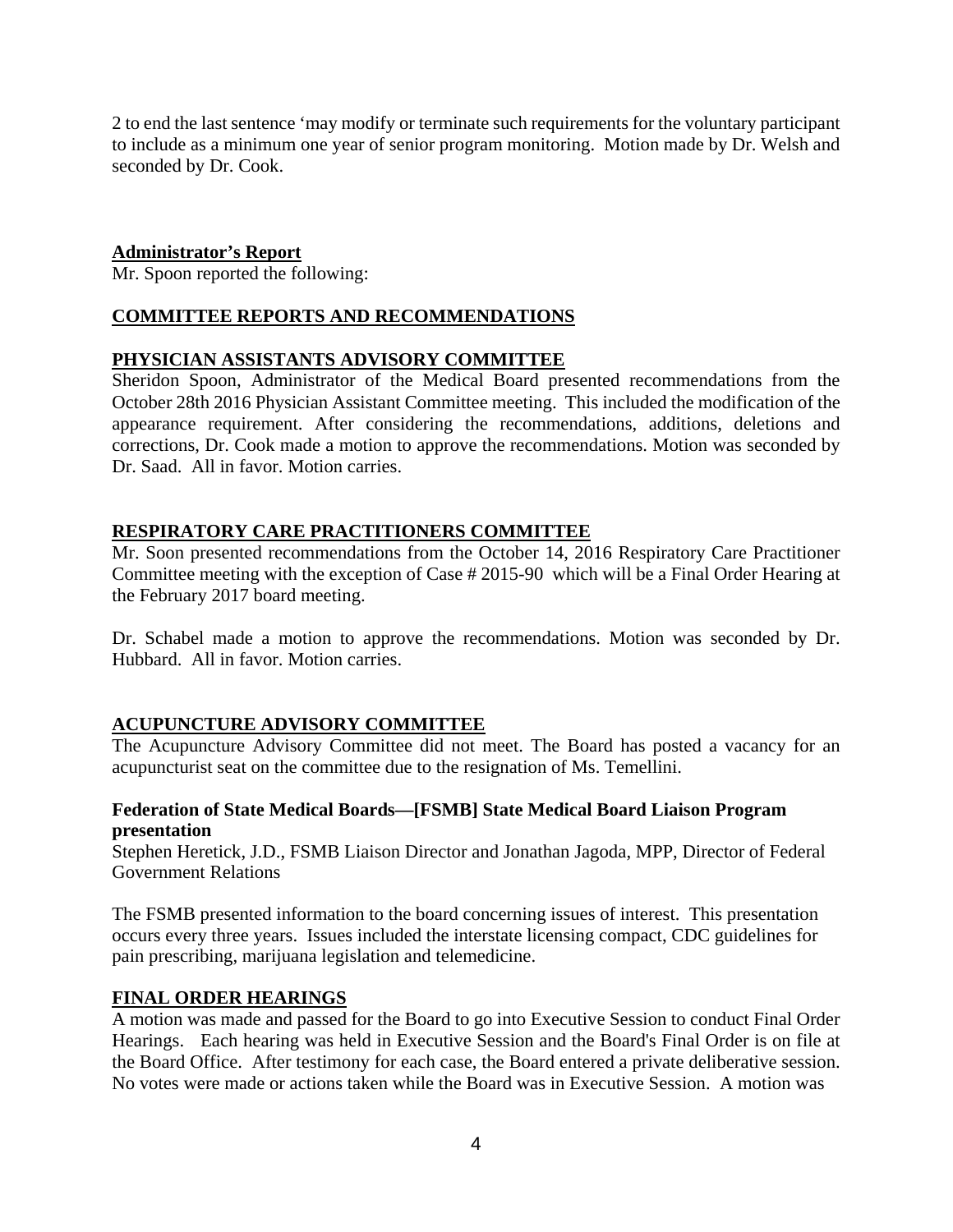made and passed to return to Public Session and the Board voted on the following sanctions after each Final Order Hearing:

# **Final Order and Application Hearings, Monday November 7, 2016**

**Muhammad A. MIRZA, M.D. of Cedar Grove, New Jersey, Applicant for Licensure** Applicant's request to withdraw application accepted. Motion by Dr. Schabel. Second by Dr. Welsh. Motion carries.

**Arie BLITZ, M.D., of Pharr, TX, Applicant for licensure**-approved for licensure without condition. Motion by Dr. Saad. Second by Dr. Schabel. Motion carries.

**William KODZAI, M.D. of Charlotte, N.C., Applicant for Licensure**- approved for licensure without condition. Motion by Dr. Welsh and Saad. Second by Dr. Chow. Motion carries.

**Frank M. SUTTON, M.D. of Asheville, N.C., Applicant for Licensure**-approved for licensure without condition. Motion by Dr. Welsh. Second by Dr. Hubbard. Motion carries.

**Benjamin HINMAN, M.D., of Florence, S.C., Applicant for Licensure**- Applicant's request to withdraw application accepted. Applicant may reapply for a limited license. Motion by Dr. Schabel. Second by Dr. Saad. Motion carries.

*At 5:35 pm, a motion was passed to adjourn.*

*The board reconvened at 8:14 am, Tuesday, November 8th 2016 for the second day of its November 2016 regular meeting.* 

# **OIE/ODC REPORT**

Pat Hanks and Prentiss Shealey, Office of Disciplinary Counsel (ODC) presented the ODC Report to the Board.

Gregg Hinson, of the Office of Investigations presented the Investigative Review Committee's statistical report.

The board passed a motion to enter into executive session to receive legal advice relating to a pending claim. Upon passage of a motion to return to public session, the board began final order hearings.

Upon return from executive session, the board continued the ODC/OIE report to include the investigator training information.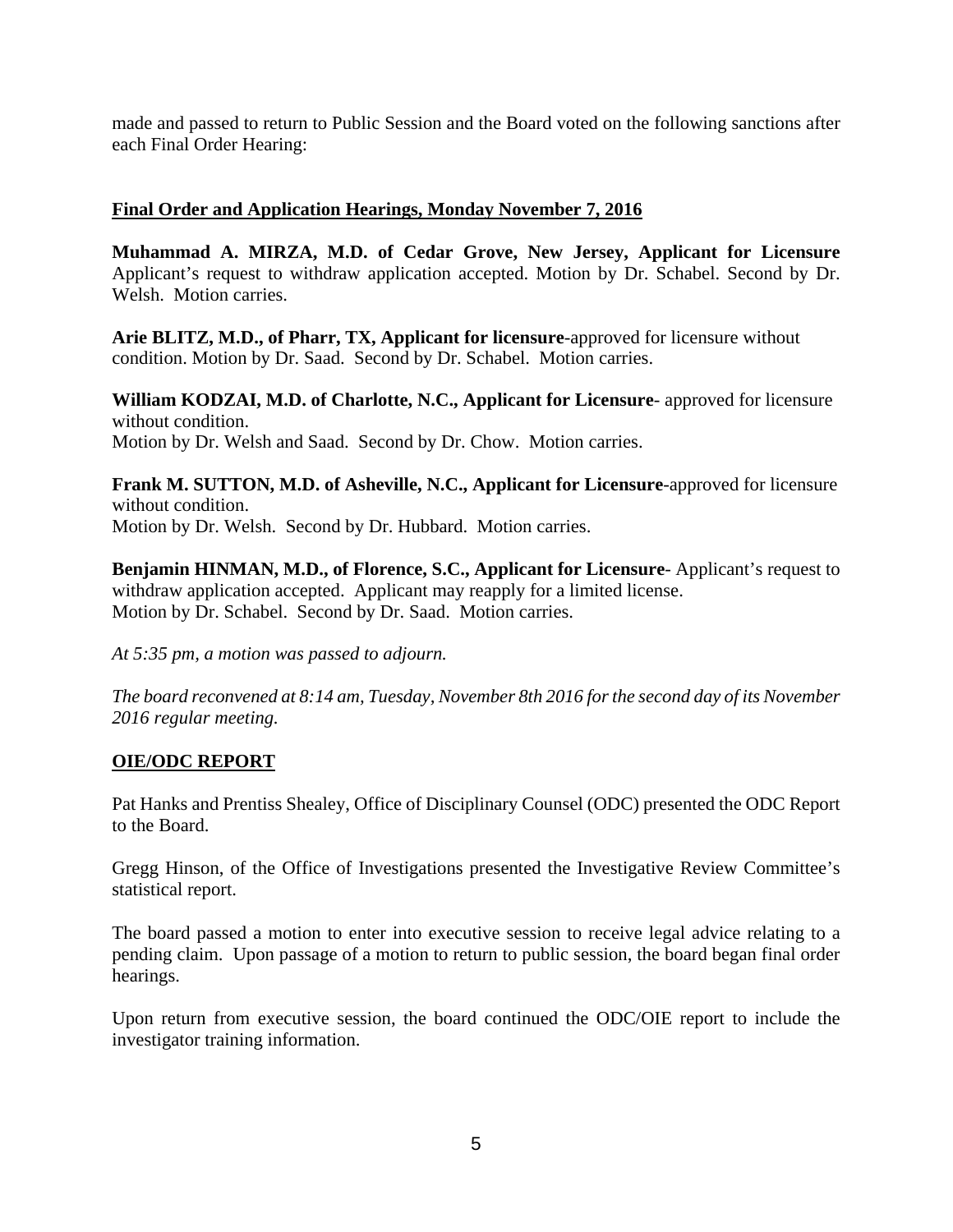## **Dismissals**

73 cases were presented and approved for dismissal. Dr. Schabel moved to accept the recommendations and Dr. Welsh seconded the motion. The Board unanimously approved the recommendations.

The Orders to Cease and Desist were accepted.

## **Formal Complaints**

18 cases were presented for formal complaint. Dr. Saad moved to accept the recommendations. Dr. Schabel second. Motion carries.

## **Letters of Caution**

16 cases were presented for a Letter of Caution. A motion was made by Dr. Schabel to approve the letters of caution. Dr. Welsh seconded the motion. Motion carries.

The board recognized and welcomed medical students from A.T. Still School of Medicine.

## **FINAL ORDER HEARINGS**

A motion was made and passed for the Board to go into Executive Session to conduct Final Order Hearings. Each hearing was held in Executive Session and the Board's Final Order is on file at the Board Office. After testimony for each case, the Board entered a private deliberative session. No votes were made or actions taken while the Board was in Executive Session. A motion was made and passed to return to Public Session and the Board voted on the following sanctions after each Final Order Hearing:

#### **Final Order and Application Hearings, Tuesday, November 8th, 2016**

# **2014-265, MOA**

[Hearing closed at the request of ODC]

#### **2015-298, MOA**

[Hearing closed at the request of ODC]

# **Xia Xiao LING-COOK, ACUP, of Spartanburg, S.C., 2013-57, MOA**

License suspension until respondent appears before the board to offer proof that she understands state law pertaining to her practice. Further disciplinary action may be taken upon reappearance. Motion by Dr. Cook. Second by Dr. Hubbard. Motion carries.

**2015-41, MOA**  [Hearing closed at the request of ODC]

# **Gonzalo Perez DEL PUERTO, M.D. of Plano, TX, Applicant for Licensure**

Applicant's request to withdraw application accepted. Motion by Dr. Schabel. Second by Dr. Hubbard. Motion carries.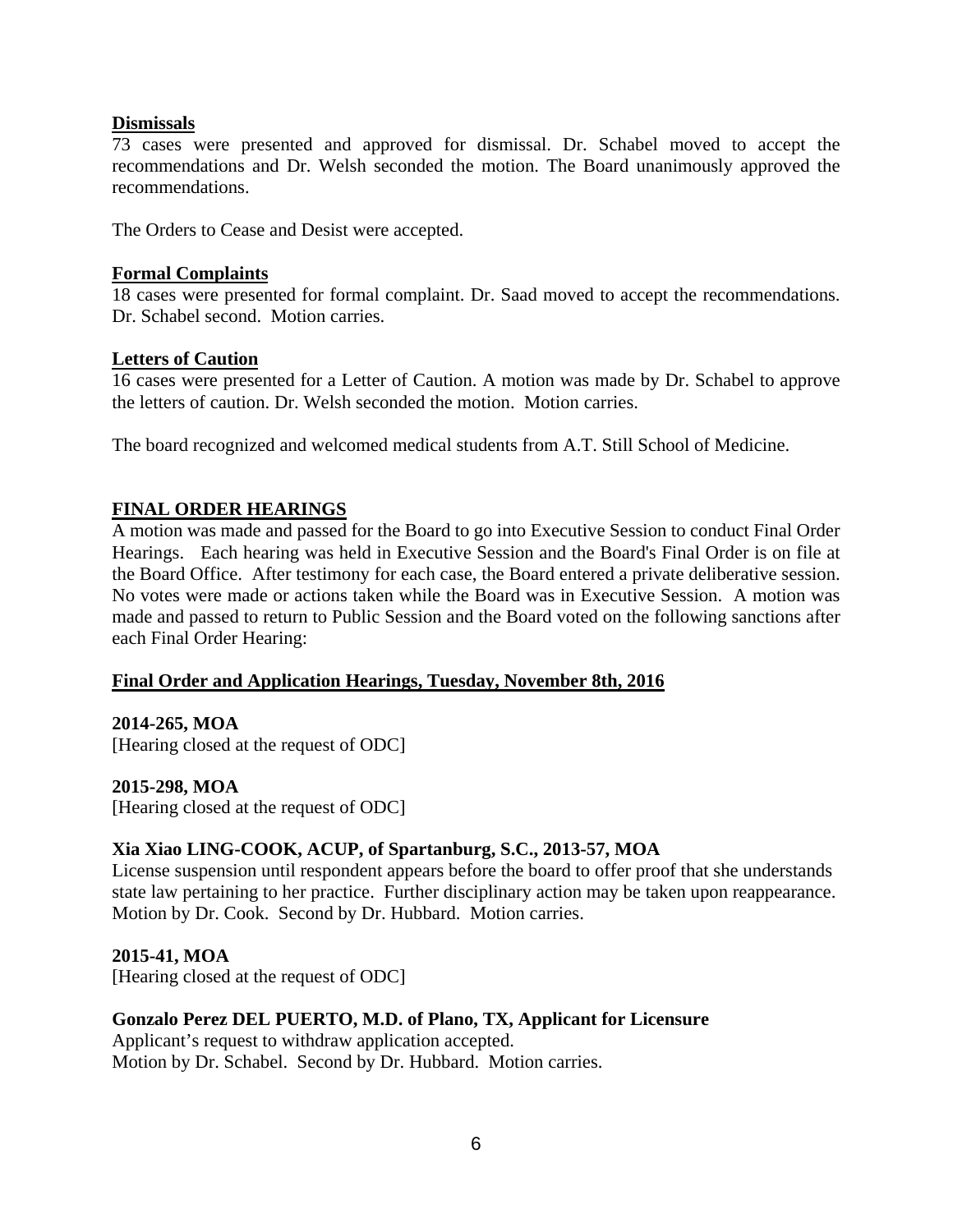#### **Timothy BELL, M.D. of Long Beach, California, Applicant for Licensure**

Approved for licensure without condition. Motion by Dr. Saad. Second by Dr. Welsh. Motion carries.

Deputy Director Dean Grigg addressed the board. He announced the promotion of Mr. Jason Haynes to OIE Chief Investigator.

**2012-367, MOA** 

[Hearing closed at the request of ODC]

**Elvira A. CORNELIUS, RCP, of Fort Mill, S.C., 2015-193, MOA**

Dismissal. Motion by Dr. Welsh. Second by Dr. Schabel. Motion carries.

**2012-322, MOA**  [Hearing closed at the request of ODC]

**2013-280, MOA**  [Hearing closed at the request of ODC]

*At 6:10 pm, a motion was passed to adjourn.*

*The board reconvened at 8:40 am, Wednesday, November 9th 2016 for the third day of its November 2016 regular meeting.* 

# **FINAL ORDER HEARINGS**

A motion was made and passed for the Board to go into Executive Session to conduct Final Order Hearings. Each hearing was held in Executive Session and the Board's Final Order is on file at the Board Office. After testimony for each case, the Board entered a private deliberative session. No votes were made or actions taken while the Board was in Executive Session. A motion was made and passed to return to Public Session and the Board voted on the following sanctions after each Final Order Hearing:

#### **Final Order and Application Hearings, Wednesday November 9th, 2016**

**2013-10, MOA**  [Hearing closed at the request of ODC]

**2015-500, MOA**  [Hearing closed at the request of ODC]